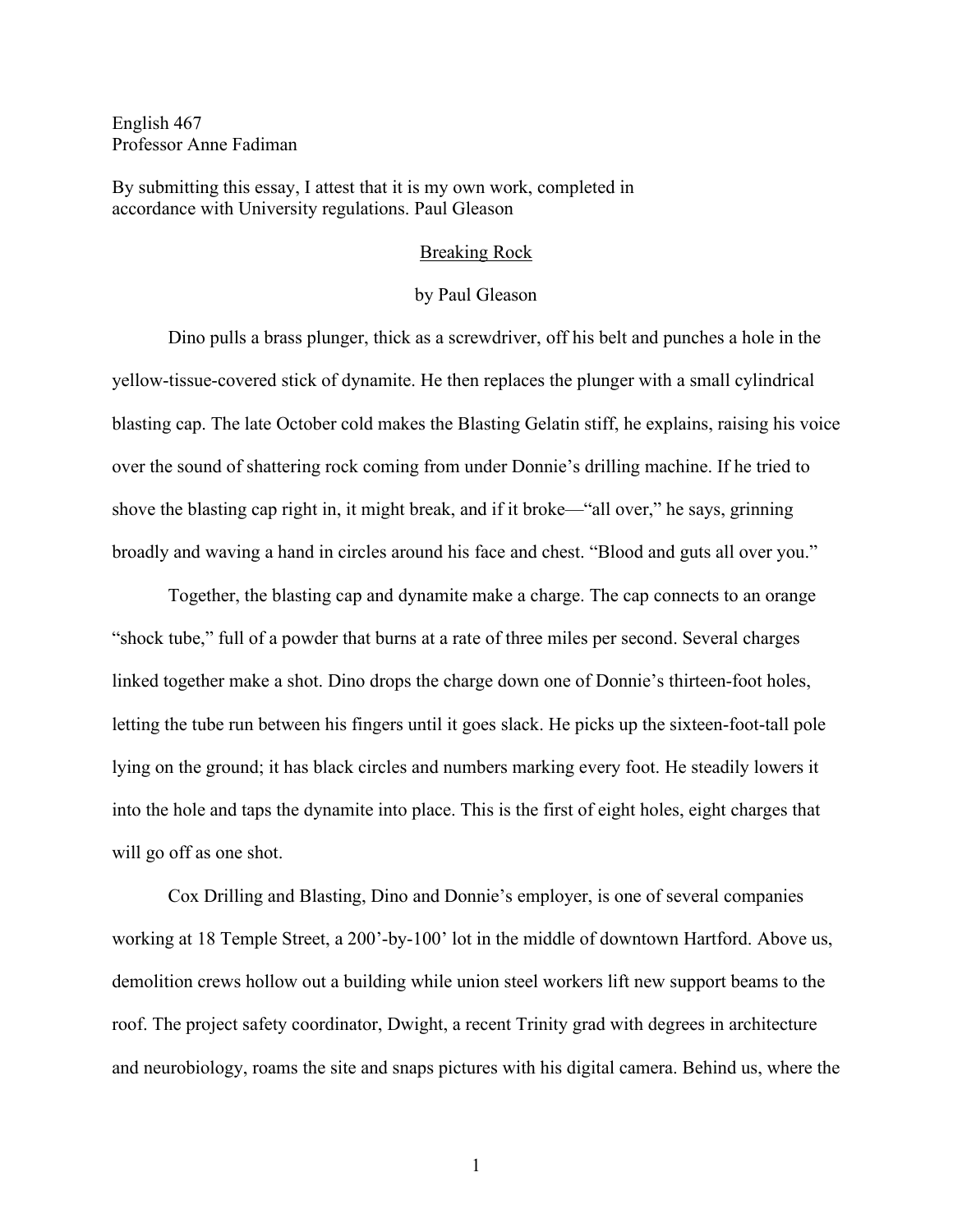blasting is finished, a team of cement workers from Tilcon Connecticut Inc. is already laying the foundation of what, in a year or two, will be an underground parking garage. Norman, the cheerful Tilcon foreman with a brown moustache and no front teeth, is directing trucks from P&D Trucking and A. Lomaglio to a Caterpillar that loads them with broken rock. The trucks can shoulder up to thirty tons. They drive the rock to a crushing site where the rock becomes cement and other raw building materials. The fact that Dino makes those materials available is a point of pride. "It's like trees," he says, "without trees you wouldn't have houses." Without blasting we might still have granite, gold, quartz, and limestone, but we also might still be sweating at the bottom of mine shafts, chipping at the walls with pickaxes, nervously eyeing support beams, and waiting for the canary to drop. We certainly wouldn't have underground parking.

Next, Dino turns to a fifty-pound paper bag of ammonium nitrate blasting agent, a fertilizer soaked in diesel fuel, and rips a hole in the top. Bending at the waist and gripping the bag around the middle with one arm, he tilts it and sends a stream of white pebbles into the hole. With his free hand he works the pole up and down, slowly packing the ammonium nitrate around and above the dynamite. He assures me that you could pour this stuff right on your lawn and make the grass grow—that is, of course, if it weren't for the diesel fuel.

He lifts the bag and offers to pour some of the ammonium nitrate into my hands. The pellets feel greasy in my palms, and the smell is unmistakable, the rich scent of exhaust and burning oil. Dino lifts the pole and drops it back on the ground. The hole is now only ten feet deep. Thirteen feet to ten. I do some calculations: two sticks of dynamite, each eight inches tall and two inches in diameter; enough fertilizer to fill in the extra inch around the dynamite and twenty inches on top of that. This particular dynamite has a detonation strength of 5,000 lbs. per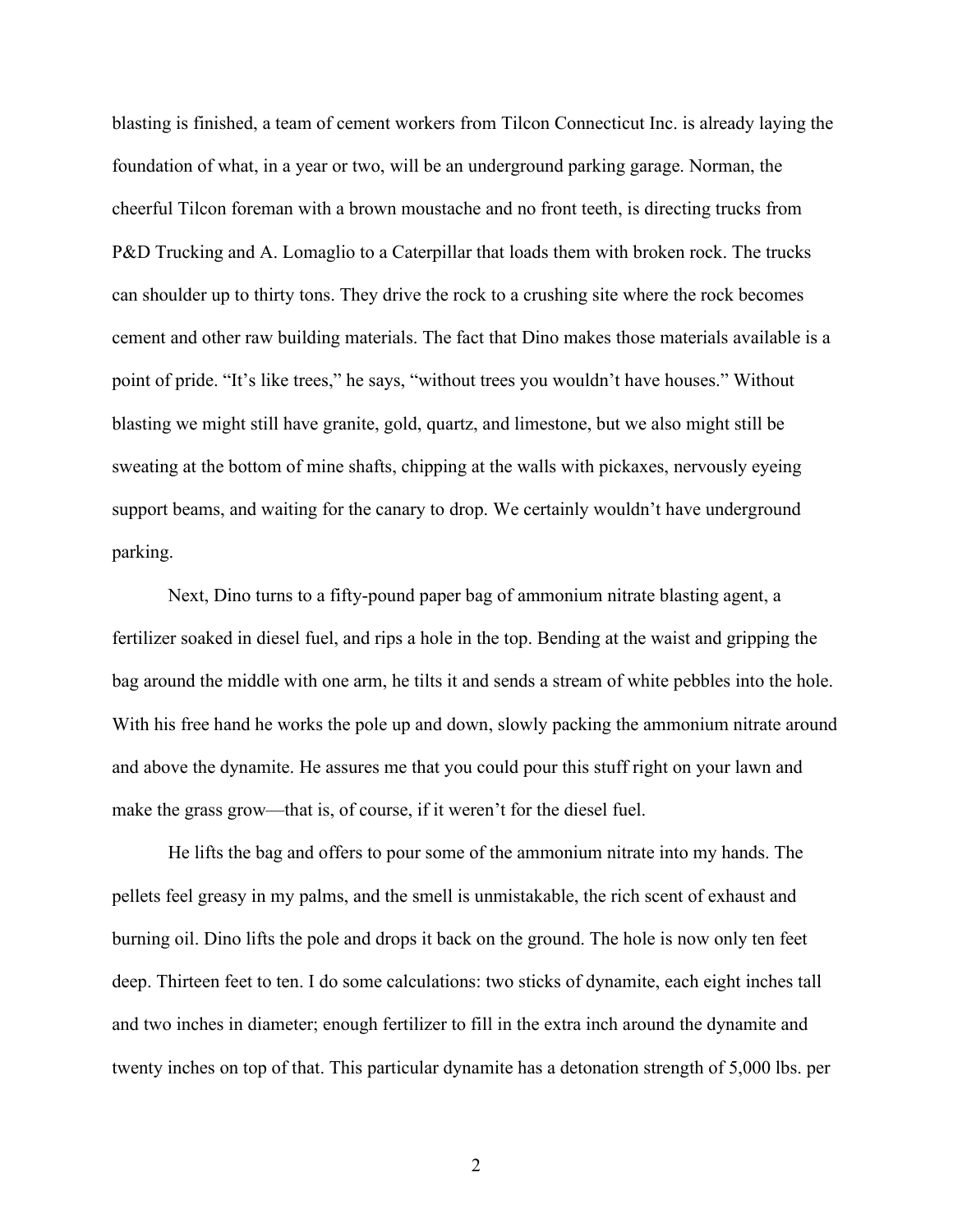stick. Double that, and the shaft holds 10,000 lbs. of pressure. Multiply that by eight holes, and when all the charges are set (forgetting for a moment the ammonium nitrate, which is, pound for pound, stronger than the fertilizer McVeigh used in Oklahoma City), I will be standing on at least 80,000 lbs. of explosive force.

"It'll go, ba-r-r-r-rupt—*boom!*" Dino says.

Dynamite is a mixture of nitroglycerine and diatomaceous earth, a porous rock composed of algae shells. Alfred Nobel—inventor; Robert Burns enthusiast; namesake of the Nobel prizes; and, according to the speeches available in *Explosives in the Service of Man: the Nobel Heritage*, virtual saint—made nitroglycerine available for commercial use in the middle of the nineteenth century. The fact that Nobel is responsible for both the world's most prestigious peace prize and high grade explosives is not ironic but tragic: he was an avowed pacifist and found the military appropriation of his work appalling. Pure nitroglycerine is a highly unstable yellow liquid. During an 1864 factory explosion in Helenborg, Sweeden, Alfred's brother Emil died. Nobel dedicated himself to inventing another, safer explosive. In 1867 he patented a solid mixture of nitroglycerine and guncotton, marketing it first as Nobel's Safety Blasting Powder. The physical compound is still by necessity unstable. Detonation causes a change in the powder's molecular structure, transforming it from an unstable solid to a stable gas and releasing massive amounts of potential energy in the process. While Dino stems the hole, filling it with dirt to prevent the dynamite from shooting straight up, I secretly pray that my name will not be the impetus for a further revolution in chemical safety. He grabs two more tissue-wrapped sticks from a cardboard box and begins to prepare another charge for the second hole.

Dino Neville, a former high school hockey player, has the hockey player's build. He is thick-shouldered yet compact, of medium height but with a center of gravity around his hips, low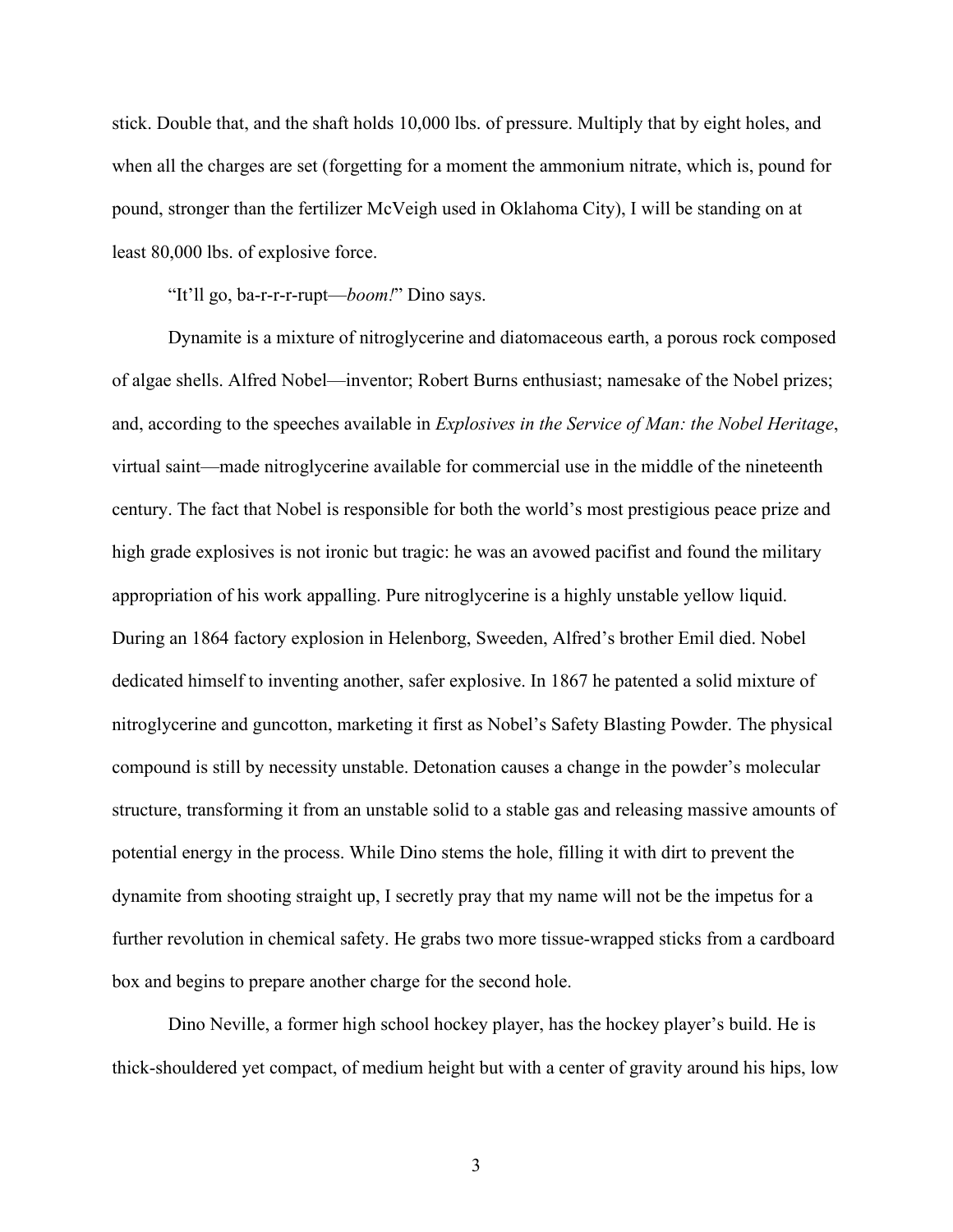to the ground. His eyes are pale blue except for an odd green-gray spot on his right iris. The black goatee surrounding his mouth has only a few silver hairs. He spits constantly. This morning he wears mud-stained boots and faded Carhartt work pants, an off-white J. Crew fleece pullover, and a brown Carhartt vest with a dark blue lining. His white hard hat is plastered with stickers for Furukawa Drilling, Rockmore International, and Super Penetrater. One sticker says, "I ♥ Explosives!" with the name "Dyno" written in loopy white cursive on the red heart. On either side of the helmet is an American flag.

No one with a felony on his or her record can become a professional rock blaster, a job that requires three years of on-site training, a written test, and three letters confirming good character, one of which must be from the local police department. The Bureau of Alcohol, Firearms, and Tobacco gives the license, and the Patriot Act now requires fingerprinting once a year. Blasters who commit a felony, Dino explains, whether it's having a bag of pot in the car or failing to pay child support, automatically lose their licenses.

—

Dino drives a white Ford 4X4 F-250. A fire-resistant steel box covers half of the truck bed and holds the explosives. Every time he collects or returns equipment, he snaps the heavy padlock closed and tugs it to make sure it stays that way. The warning plates on the front grill, doors, and back gate are diamond-shaped and blaze orange. Each has a picture of a black dot blowing into pieces and the word "explosives" in block lettering. The truck is registered with the Department of Transportation; he is not allowed to speed or drive it in the left hand lane or deviate from a planned route between the company magazine in Branford and the blast site in downtown Hartford. A violation of any of the transportation rules is punishable by arrest. The worksite has its own equally thorough set of rules, with none as annoying as the one that governs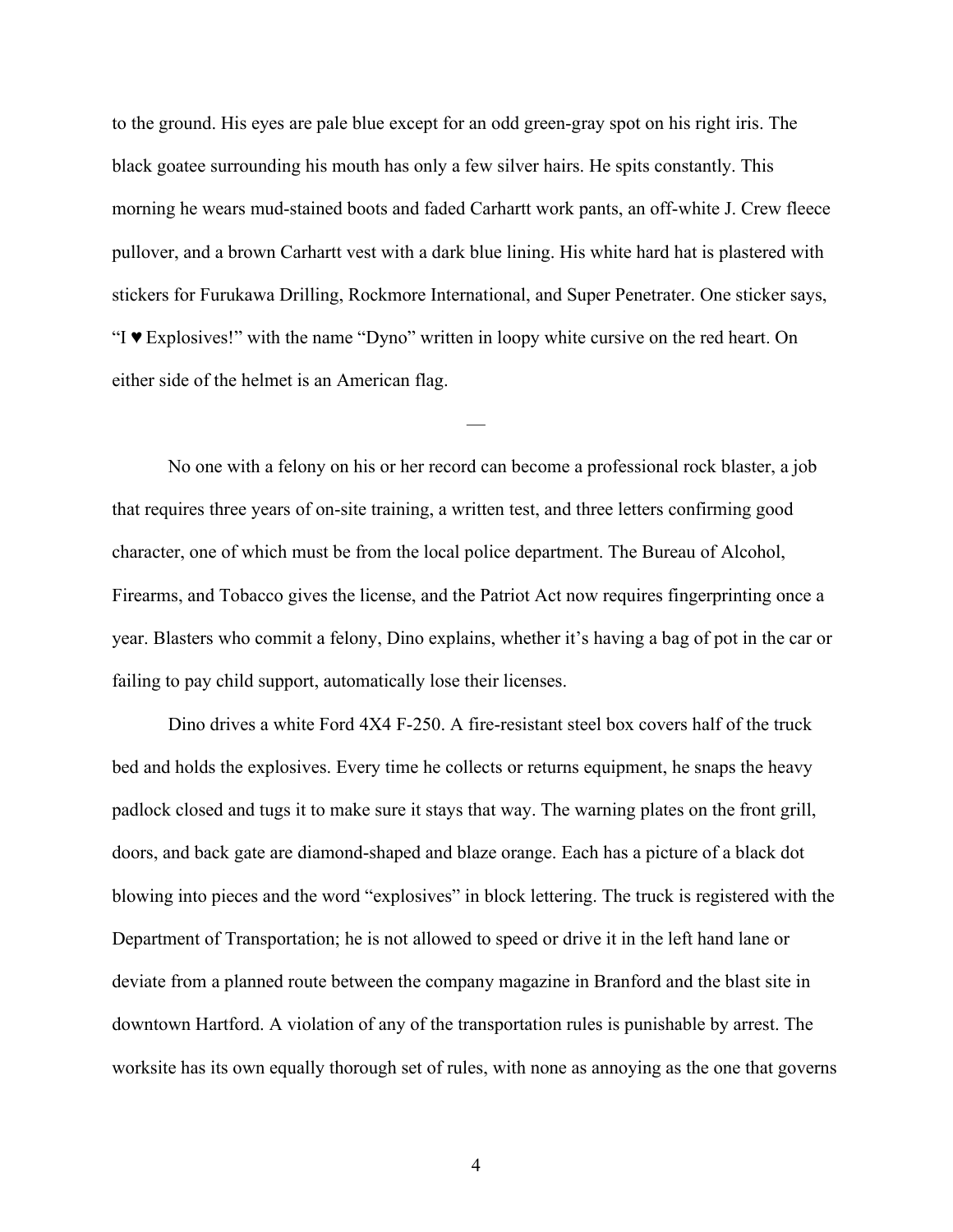where a worker can and can't smoke. According to industry and state law, smoking is illegal within a hundred feet of any explosive. Violation, once again, could mean arrest. "They treat us like fucking criminals," Dino laments.

Dino began training as a blaster on the advice of a friend in the restaurant business. His vice principal didn't let him repeat his senior year in high school, a common practice for young hockey players hoping to catch the eye of college scouts. "So," he explains, "I said, 'Fuck you. I'll go join the working class.'" At fifteen he had worked in a kitchen washing dishes, and joining the working class meant more of the food industry. He worked at pizzerias and once owned his own hot dog stand. In 1987 he joined the blaster's union, and in 1990, after finishing his training, he went to work for Cox Drilling.

—

Dino has been working at 18 Temple Street for a month, placing and then detonating dozens of shots of similar to this one. Temple is one block long and connects two arteries of downtown Hartford traffic, Main and Market Streets. The site's next door neighbors are the Hartford Marriott and State House Square, which houses another parking garage and both ING and Bank of America. At the Marriott, Dino tells me, the desk clerk warns new guests not to be alarmed by the shaking overhead lights, and there has been a pre-detonation announcement in the State House food court ever since the first blast sent panicked investment bankers running into the streets. The UConn School of Business is across Market Street. Its walls are made of blue glass, and a ticker displays the stock prices as they slide from right to left around the building.

Opposite the School of Business, a gravel ramp descends into the site. Most of the site is already thirteen feet below street level. The enormous Caterpillar machine idles near the wall, waiting to knock apart and then scoop up the blasted rock with its arm. Beside it lie a stack of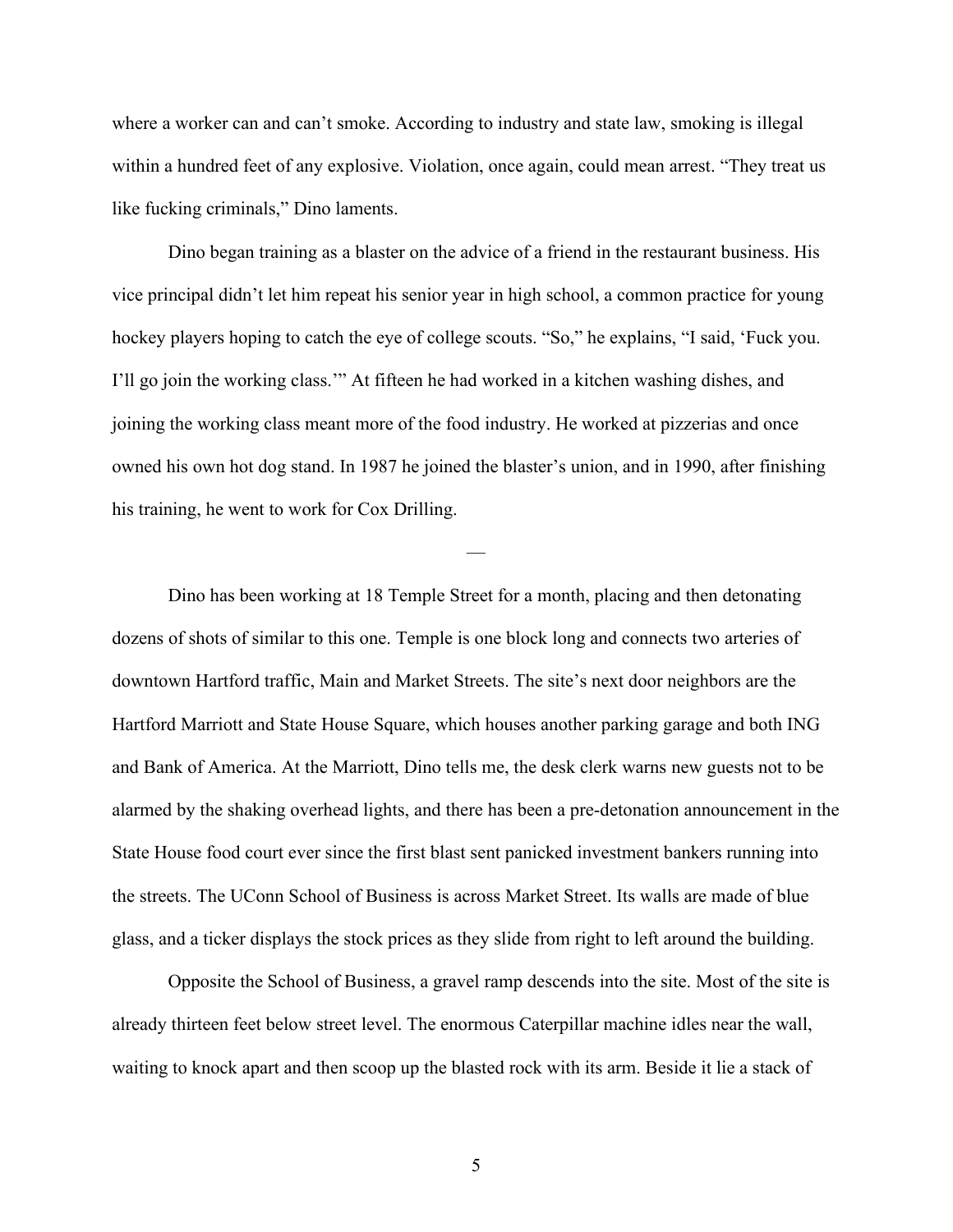"blasting mats," sheets made of layers of flattened tire treads. Each is a foot thick, and steel cables running through the middle of the tires hold the mats together. These sheets prevent "fly." Despite the cold (my fingers are white and sluggish, and it is almost impossible to take legible notes), the mud on the ground is inches deep and holds half-buried Gatorade bottles and Reese's Peanut Butter Cup wrappers. Dino describes the red rock as having "the strength and personality of basalt." The jagged cliff I stand on, thirteen feet high in some places, marks the border between the blasted and un-blasted areas. The exposed rock beneath me is not a single, solid wall. Dozens of levels of ruddy-brown rock pile one on top of another, some as short as the width of a finger, some as tall as a hand.

While Dino prepares more charges, Donnie drills more holes. The rectangular body of the drilling machine rests on treads, and a chute in the back coughs a fine dust of pulverized rock. In front, a long neck of metal and tubes holds the drill upright over the ground. The sharp cracking noise it makes when Donnie lowers drill head into the rock is almost unbearable. Dino speaks admiringly of Donnie, the older of the two. Donnie has worked on a drill for more than thirty years. Once, when he was twelve, he rode his bike right up to the presidential convertible and shook JFK's hand. Dino tries to get Donnie to retell the story, but without success. Donnie says little, but any reference to Dino's cell phone, a chunky yellow Nokia that rings every five minutes, wins an exaggerated scoff and eye roll. Dino is more talkative and has a few more stories about presidents. One time, the Clinton Air Force One flew right over their blast site, and in 2002, during Yale University's graduation ceremony, Dino and Donnie and hundreds of pounds of explosives were seven blocks away from the keynote speaker: one George Walker Bush. Despite the supposed vigilance of the ATF and the Department of Transportation, no one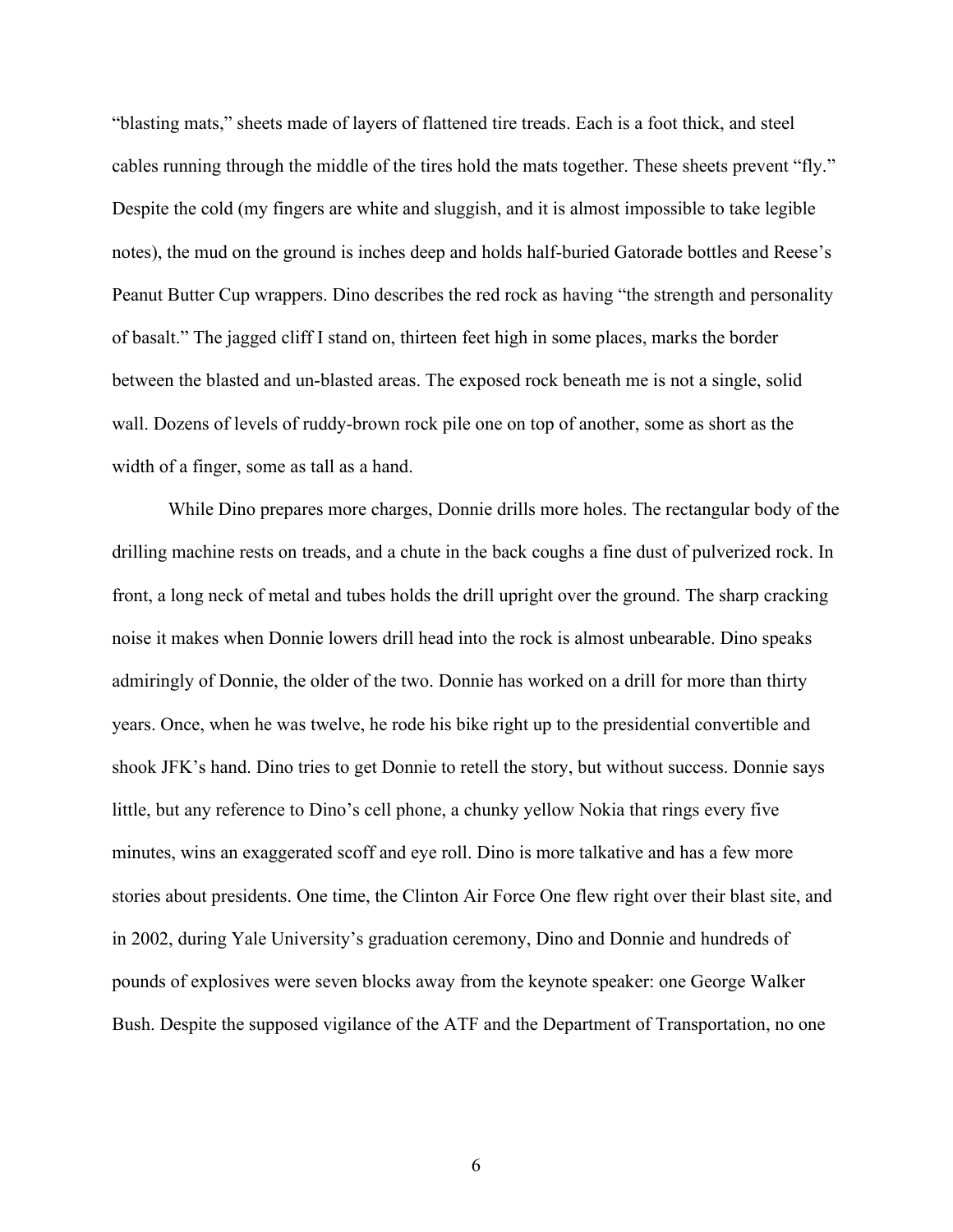inspected the site. Norman, the Tilcon foreman, walks by and has obviously heard this one before: "No secret service guys came and saw you, right?" Dino shakes his head in disbelief.

—

The garage will cover three-fourths of the site. On the other quarter, between the blasting and Main Street, demolition crews are taking apart the old, three-sectioned building above us. The middle section, though hollowed out, still has its façade of white bricks intact; the window openings are decorative stone arches. The flanking sections of the building are nothing but skeletons made of perpendicular steel beams. The colored work lights hanging from the concrete ceilings on each of the eight stories look like Christmas lights, or a parody of the festive rigging on a Caribbean cruise ship.

This eight-charge shot will go off only a few feet from the building. Above us, a team of masons are assembling a wall. They tell Dino not to worry; it won't fall over. Dino is less than certain. The waves of vibrations, he tells me, have been dislodging chunks of what remains of the roof all month. Ground vibration is a concern in urban areas where it could potentially damage surrounding foundations, or in this case drop a hail of concrete blocks. If this site were "in the woods," as Dino puts it, he could blast an area this size with a single shot. But, in any urban project, the fire marshal sets a Hertz per blast limit before each job begins, and overshooting the limit can, once again, result in arrest. Dino hopes to keep this shot under 2.0 Hz.

Paradoxically, the size of the charge is not always proportional to the level of seismic vibration. The major factors are the hardness of the rock and the direction of the blast. Harder rock, although it requires a larger load of dynamite, breaks cleanly instead of transferring the energy of the blast to the rock around it. Softer rock is better at absorbing explosions. Instead of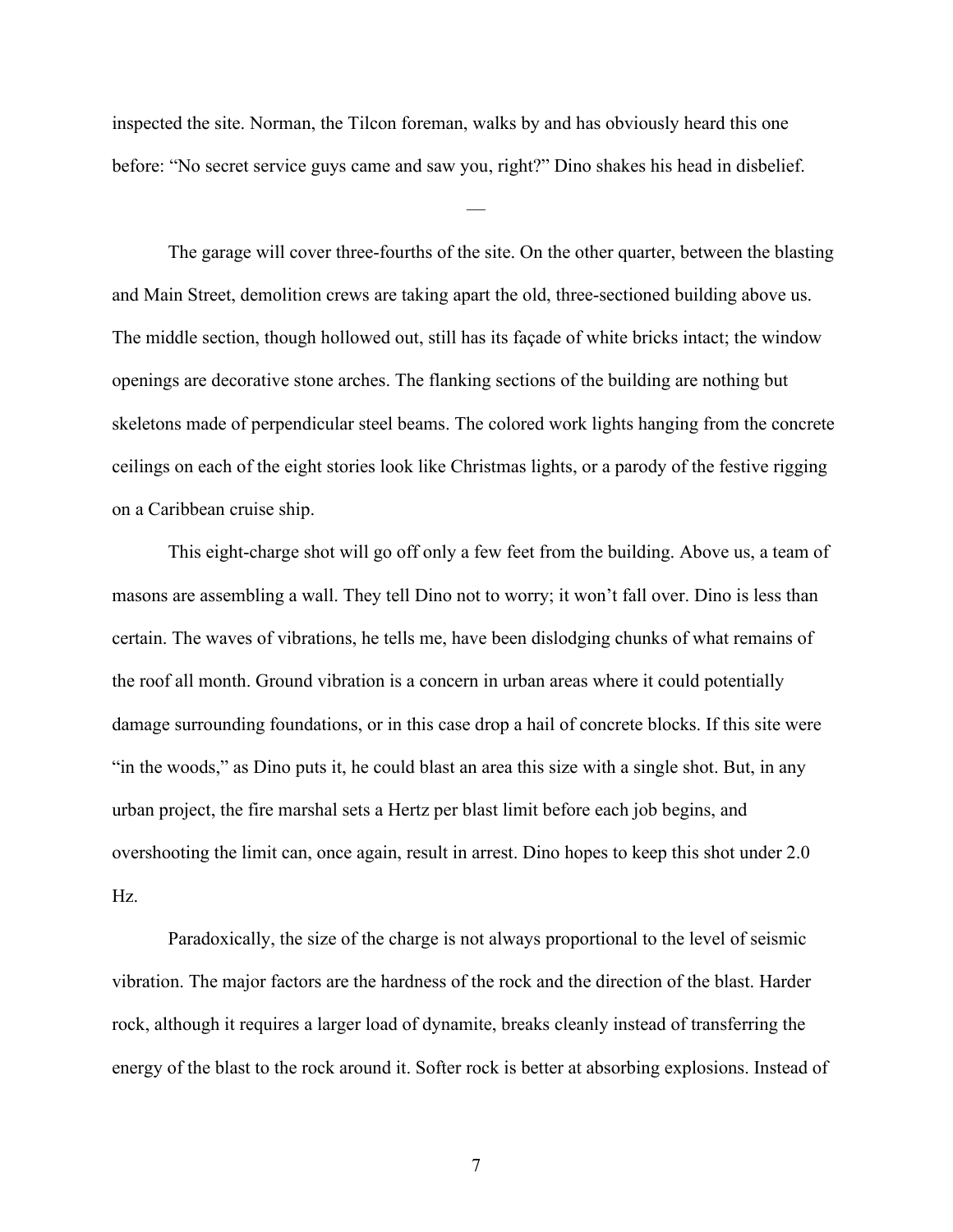breaking, it wiggles. Although the type of rock is beyond the blaster's control, the direction of the shot is not. An explosion towards the "free face," an exposed plane, minimizes vibration. The order of the blasting caps determines which way the rock will move. A group of charges going off together will expend its force equally in all directions, but if the charges near the free face go off first, loosening the outer rock, the inner rock will travel in the direction of least resistance, spilling out into the open space instead of ruining an I-banker's lunch hour.

The charge box now empty, Dino begins to connect the orange tubes with delay blasting caps that look like red plastic dog bones. Starting with the free face charge farthest from the building, he snaps the tube into place on one side of the bone. He then collects the next farthest tube and snaps it into the opposite end. If all goes well, the powder from the first tube sets off the cap, which sets off the second tube 25 milliseconds later, which sets off the third tube, and so on. The result is wave after wave of concussions tearing through the rock, the "r-r-r-rupt!"

Dino motions me back to the drilling machine with one hand and waves the Caterpillar towards him with the other. He fastens a hook to a steel rung on a blasting mat and directs the Caterpillar as it drapes the mat over the tangle of wires. Three overlapping mats soon cover the holes and flop over the cliff. Dino attaches the blast cap on the yellow starter tube to a thicker plastic cord and places the cap under the empty cardboard box. That first cap, I suppose, standing directly underneath the neck of the drilling machine, must be the "ba."

While Dino opens his cell phone and makes his calls (one to the fire marshal, one to the State House Square security manager, and one to Dwight the safety coordinator), some of the men explosives didn't serve so well come to mind. There was the operator of a Glasgow fireworks show in 1988 who lost his leg to shrapnel when the grand finale went off in the mortar tube; the truck driver in Peterborough who went over a speed bump and then, glancing in the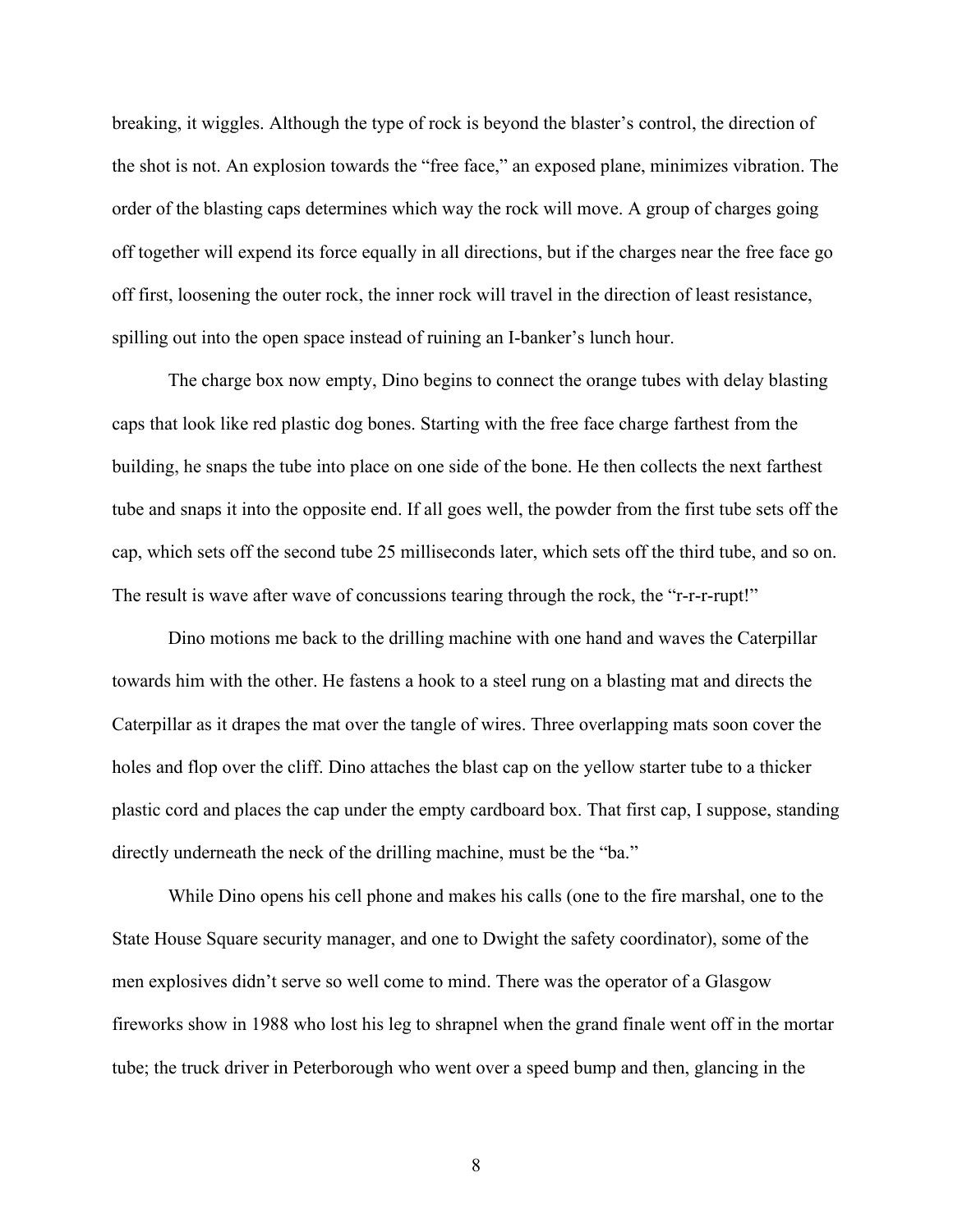wing mirror, noticed flames shooting from his 1,600-lb. load of explosives; and six hundred residents of Texas City, who died in 1947 when a fire on the French freighter *Grandcamp* started a chain reaction that began with the ammonium nitrate in the hold and ended with the entire industrial district in flames for five days. Unfortunately, harbor explosions were a common spectacle in Texas City, and many who rushed to the shore line to see the show were engulfed in the subsequent blasts. That example strikes me as especially pertinent because, I suppose, I'm here for the show myself.

Dino flips his phone closed and attaches the yellow cord to a galvanometer to test the conductivity of the circuit. He bends over at the waist, legs spread apart in an athletic stance. If the reading is too high, there may be a short circuit; if too low, a poor or loose connection. Satisfied, he lifts his air horn and blows it three times. The high-pitched honk cuts through and quiets the noise of cement mixers and sledgehammers. Norman directs his Tilcon crews to the far corner of the site where they watch expectantly. The hard hats of curious steel workers appear in the windows above us. Dino stops. Then he yells and waves impatiently at Dwight, who stands on the opposite side of the pit, but directly in line with the blast, camera at the ready.

Ideally, the mats will catch the exploding rock. None of it should even come near Dwight, but Dino isn't taking chances. "He's a little bit nuts," Dino says of the safety director, "he wanted to take a picture of the blast from over there, but God forbid something should shoot out at him."

Dino blows the horn three more times and then exchanges the galvanometer for a palmsized red box. I confess I have been hoping for a Wile E. Coyote style plunger; instead, the blasting machine is battery operated and has two black buttons: one to build the voltage, and one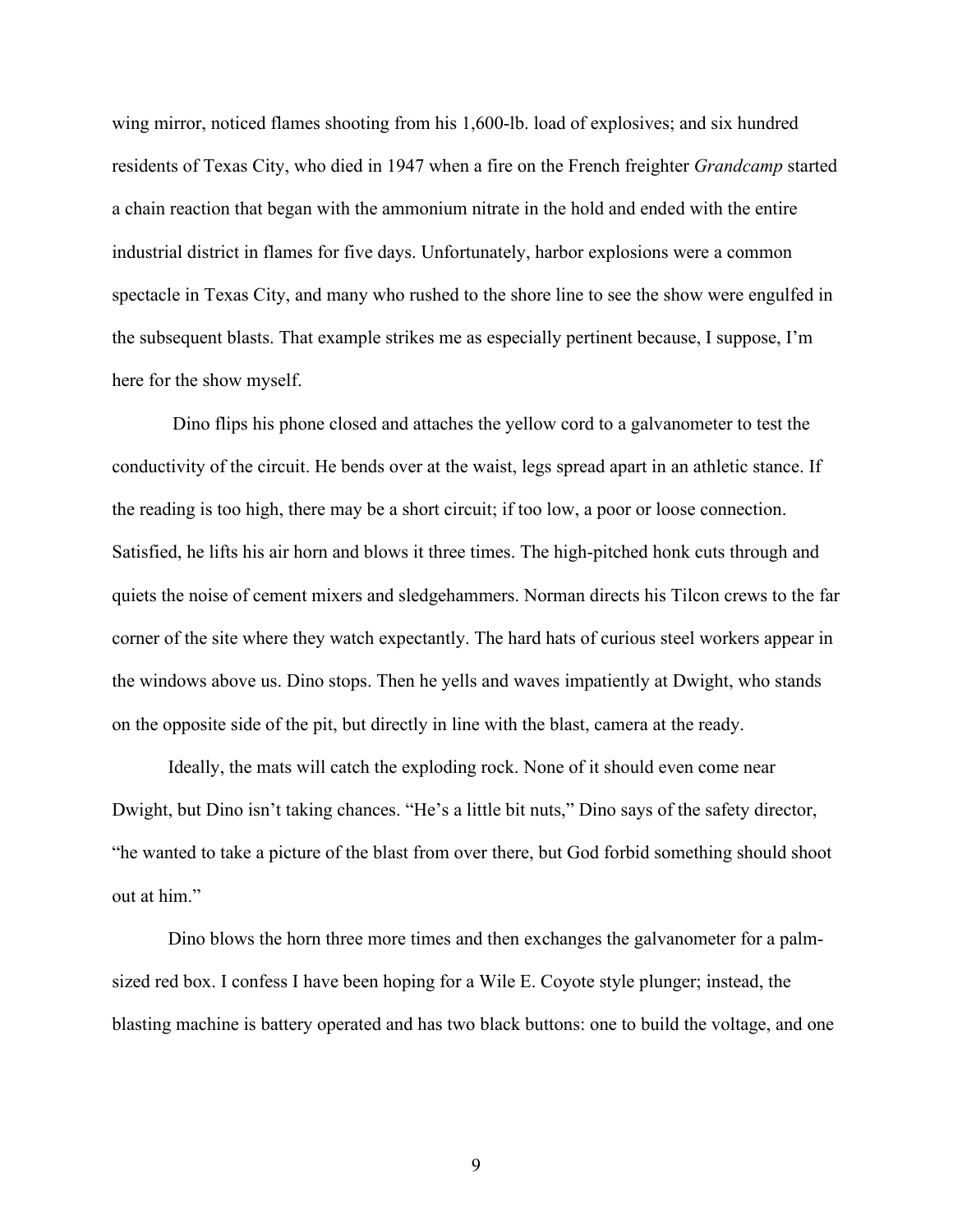to release it. For the first time since my arrival, the site is completely silent. Dino remains bent at the waist, but then his quads flex against his pants and his head shoots up.

"*Fire in the hole!*"

*BA!*

The cardboard box over the main blast cap performs an aerial somersault.

## *R-R-R-RUPT!*

Blasting caps crackle like Hollywood machine-gun fire.

## BOOOOOM!

The detonation tosses the blasting mats, trailing thick brown smoke behind them, into the air as easily as if the ground had suddenly become a trampoline. The tires twist against their steel cords and hang, for a moment, twenty feet above the ground. Then they fall and tumble away from the cliff along with the breaking rock.

One of the masons, popping up over the unharmed wall, pumps his fists above his head and cheers: "Wooooooooooo!" The operator restarts the Caterpillar and combs the fragments into a pile for the waiting trucks. The cement mixer turns, the trucks roll away, the masons lift blocks, the din returns, and the work site is as before.

"Look at that."

Norman taps me on the shoulder, smiles, and points.

There, behind the driller, Dino and Donnie are chatting easily, whether about the next shot, hockey, or presidents I couldn't say. Dino notices me watching and waves me over. He pulls the "Blastmate," a small blue seismograph, out of the ground and shows me the readings.